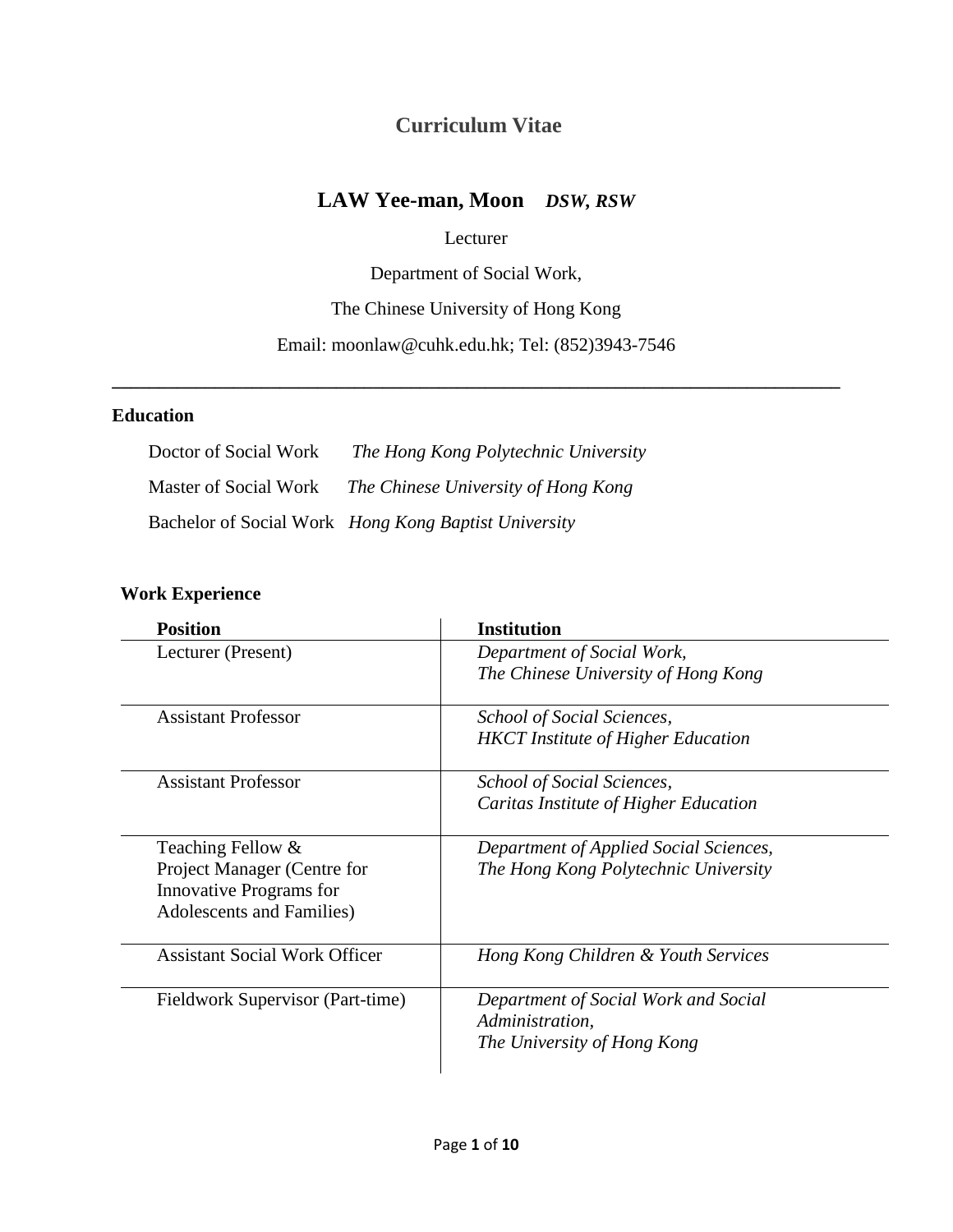#### **Teaching and Research Interests**

Parenting, Youth work and youth policy, School social work and school counseling,

Adolescent risk behaviors, Positive youth development,

Program evaluation and project management

### **Research Grant & Other Relevant Activities**

- 2021-2024 "Promoting Family Resilience Project" granted by the Hong Kong Jockey Club Charities Trust, Co-Principal Investigator (HK\$18.9 million)
- 2021-2023 "Development, Implementation and Evaluation of the rural version of Project P.A.T.H.S. in mainland China", granted by Southwestern University of Finance and Economics, Co-Principal Investigator (RMB\$880,000)
- 2020 "The Influences of Social Mobility Beliefs on Social-Political Attitudes among Hong Kong College Students" granted by Public Policy Research Funding Scheme, Co-Investigator (HK\$285,315)
- 2019-2024 "Project P.A.T.H.S.: Supporting P.A.T.H.S. Website Extension for 5 years" granted by Hong Kong Jockey Club Charities Trust, Committee Member, (HK\$1 million)
- 2017-2018 "Project P.A.T.H.S.: Curriculum revamping" granted by the Hong Kong Jockey Club Charities Trust, Co-Investigator (HK\$13.28 million)
- 2017-2018 "Moral Education and Moral Behavior in High School Students in Hong Kong" Project granted by Wofoo Foundation, Co-Investigator (HK\$1 million)
- 2015-2020 "Tin Ka Ping P.A.T.H.S. Project II" granted by Tin Ka Ping Foundation, Co-Investigator (HK\$8.06 million)
- 2015-2018 "Service Leadership" Project granted by the Victor and William Fung Foundation, Co-Investigator (HK\$5.3 million)
- 2015-2017 "A multi-addiction intervention program for adolescents of addicted parents and parents with addiction", granted by Tung Wah Group of Hospitals, Co-Investigator (HK\$1.7 million)
- 2013-2014 "Tin Ka Ping P.A.T.H.S. Project I" granted by Tin Ka Ping Foundation, Co-Investigator (HK\$1.2 million)
- 2013-2017 "GUR Longitudinal Study" granted by The Hong Kong Polytechnic University, Co-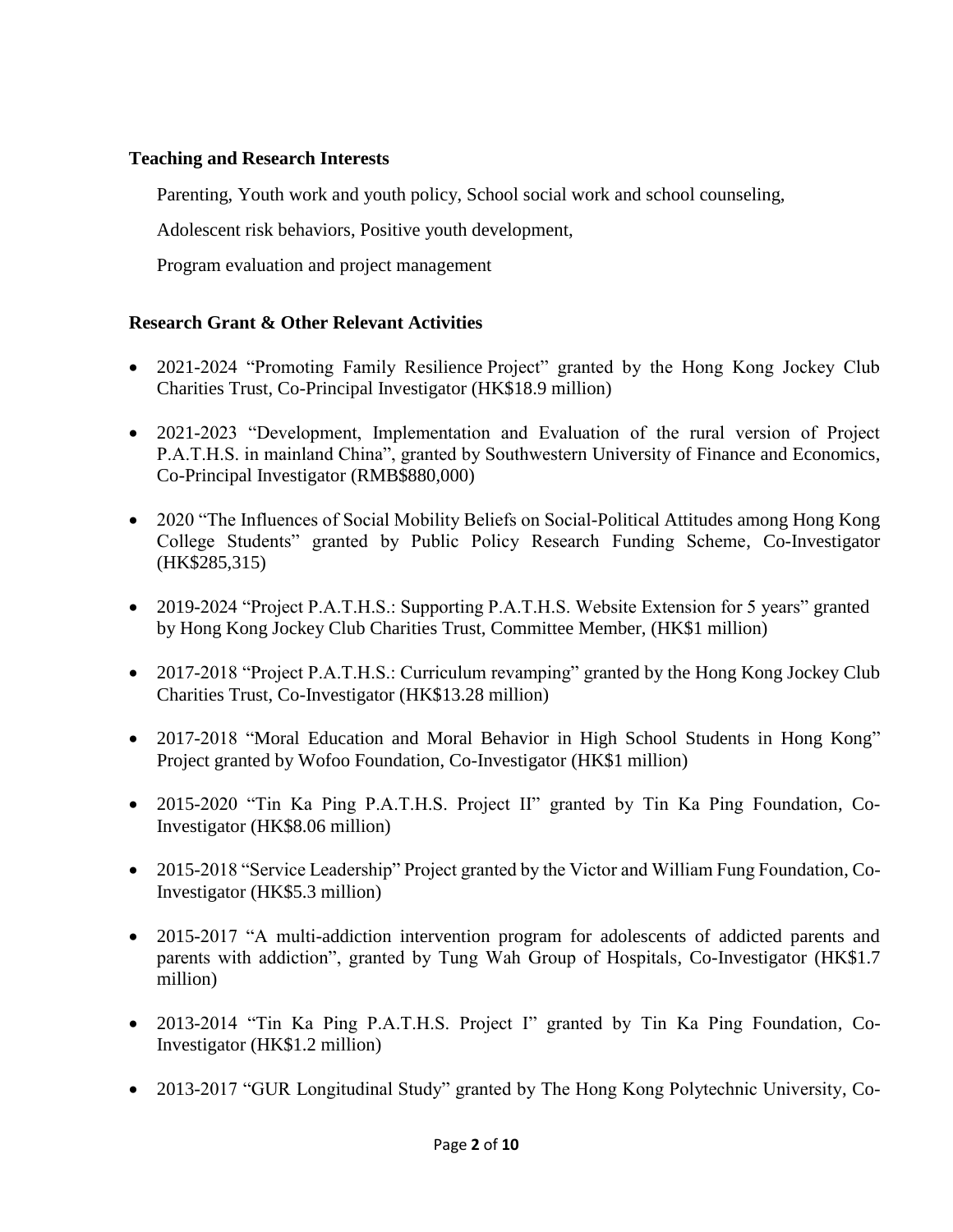Investigator (HK\$4 million)

#### **Community Service**

- Advisor of the Wofoo Leaders' Network (PolyU) (2012-2019).
- Trainer of the Service Leadership Training Program, Wofoo Leaders' Network.

#### **Publications and Conference**

#### **Doctoral Thesis**

Law, M. Y. M. (2018). *Family Factors and Internet Addiction among Junior Secondary School Students in Hong Kong*. The Hong Kong Polytechnic University.

#### **Edited books**

Tenenbaum, A., Shek, D. T. L., Law, M. Y. M., & Merrick, J. (Eds). (2020). *Advances in Chinese Children, Adolescent, and Family Research*. NY: Nova Science Publishers.

Shek, D. T. L., Law, M. Y. M., & Merrick, J. (Eds). (2020). *Parenting and Family Life in a Chinese Society*. NY: Nova Science Publishers.

Shek, D. T. L., Law, M. Y. M., & Merrick, J. (Eds). (2019). Parenting and Family Life in Hong Kong: Traditional perspective, contemporary research, and intervention. *International Journal of Child and Adolescent Health, 12*(4), 339-341.

#### **Refereed Journal Articles and book chapters**

Law, M. Y. M. (Submitted). Lesson learned for promoting school social work services in Hong Kong: A qualitative study. *Research on Social Work Practice.* 

Lin, L., Leung, J., Law, M. Y. M. (Submitted). Uprising of the young generation: Exploring the association between social mobility belief and political engagement intention of college students. *Journal of Youth Studies.*

Jiang, H., Shek, D. T. L., Law, M. Y. M. (2021). Differences between Chinese adolescent immigrants and adolescent non-Immigrants in Hong Kong: Perceived psychosocial attributes, school environment and characteristics of Hong Kong adolescents. International *Journal of Environment Research and Public Health, 18*(7), 3739. doi:10.3390/ijerph18073739 (SCI, IF: 3.18 in 2019)

Shek, D. T. K., … Law, M.Y. M. (2021). Character building education for children and adolescents in Hong Kong: What can we learn from research? *International Journal of Child and Adolescent*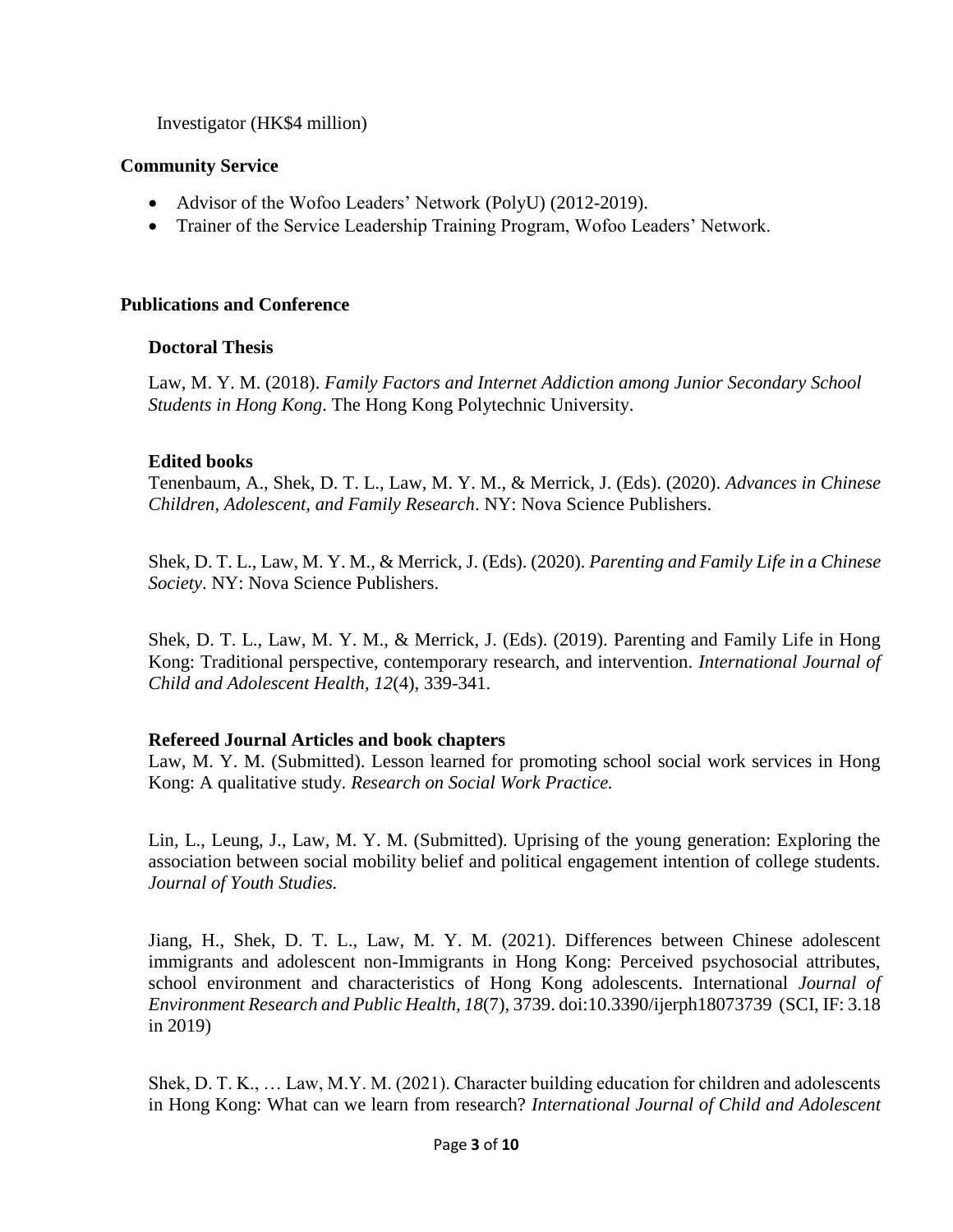*Health, 14*(3), 00-00.

Shek, D. T. L., & Law, M. Y. M. (2020). Parenting in contemporary Hong Kong: Observations and reflections. In Shek, D. T. L., Law, M. Y. M., & Merrick, J. (Eds), *Parenting and Family Life in a Chinese Society* (pp.95-113)*.* New York, NY: Nova Science Publishers.

Shek, D. T. L., & Law, M. Y. M. (2020). "Di Zi Gui" (Standard for being a good student and child): Implications for children and youth development and parenting. In Shek, D. T. L., Law, M. Y. M., & Merrick, J. (Eds), *Parenting and Family Life in a Chinese Society* (pp.115-145). New York, NY: Nova Science Publishers.

Shek, D. T. L., & Law, M. Y. M. (2020). Promotion of family life quality amongst adolescents: The Project P.A.T.H.S. in Hong Kong. In *Parenting and Family Life in a Chinese Society* (pp. 147- 181)*.* New York, NY: Nova Science Publishers.

Shek, D. T. L., Law, M. Y. M., & Merrick, Joav. (2020). Parenting and family life in Hong Kong: Traditional perspective, contemporary research and intervention. In Shek, D. T. L., Law, M. Y. M., & Merrick, J. (Eds), *Parenting and Family Life in a Chinese Society* (pp. 3-8)*.* New York, NY: Nova Science Publishers.

Shek, D. T. L., Zhu, X., Dou, D., Law, M. Y. M., Lu, Y., Ma, C. M. S., Lin, L. (2020). Nurturing holistic development in university students through leadership courses: The Hong Kong experience. In Tonon, G. (Ed), *Teaching Quality of Life in Different Fields* (pp.61-88). Cham: Springer.

Shek, D. T. L., Yu, L., Lee, T. Y., Sun, R. C. F., & Law, M. Y. M. (2020). What are Hong Kong Chinese parents' perceptions of materialism and egocentrism in their children? *International Journal of Child and Adolescent Health, 13* (2), 229-239.

Shek, D. T. L., Chai, C. W. C., Lu, H., Yu, L., Chan, K., Ho, W., Ma, C. M. S., Wu, F. K. Y., Leung, H., Lin, L., Law, M. Y. M. (2019). Development of undergraduate university students: A 4-year longitudinal case study in Hong Kong*. International Journal of Child and Adolescent Health, 12* (1), 109-122.

Shek, D. T. L., Wu, F. K. Y., Lu, H. C., Leung, J. T. Y., Ho, W., …Law, M. Y. M. (2018). Views of Chinese students on general education based on individual interviews [Reprint]. In J. Merrick (Ed.), *Child and adolescent health yearbook 2017* (pp. 379-393). New York, NY: Nova Science Publishers.

Leung, H. Shek, D. TY. L., Yu, L., Wu, F. K. Y., Law, M. Y. M., Chan, E. M. L., & Lo, C. K. M. (2018). Evaluation of "Colorful Life: A Multi-addiction expressive arts intervention program for adolescent of addiction. *International Journal of Mental Health and Addiction, Advanced Online Publication.* doi: 10.107/s11469-018-9899-3.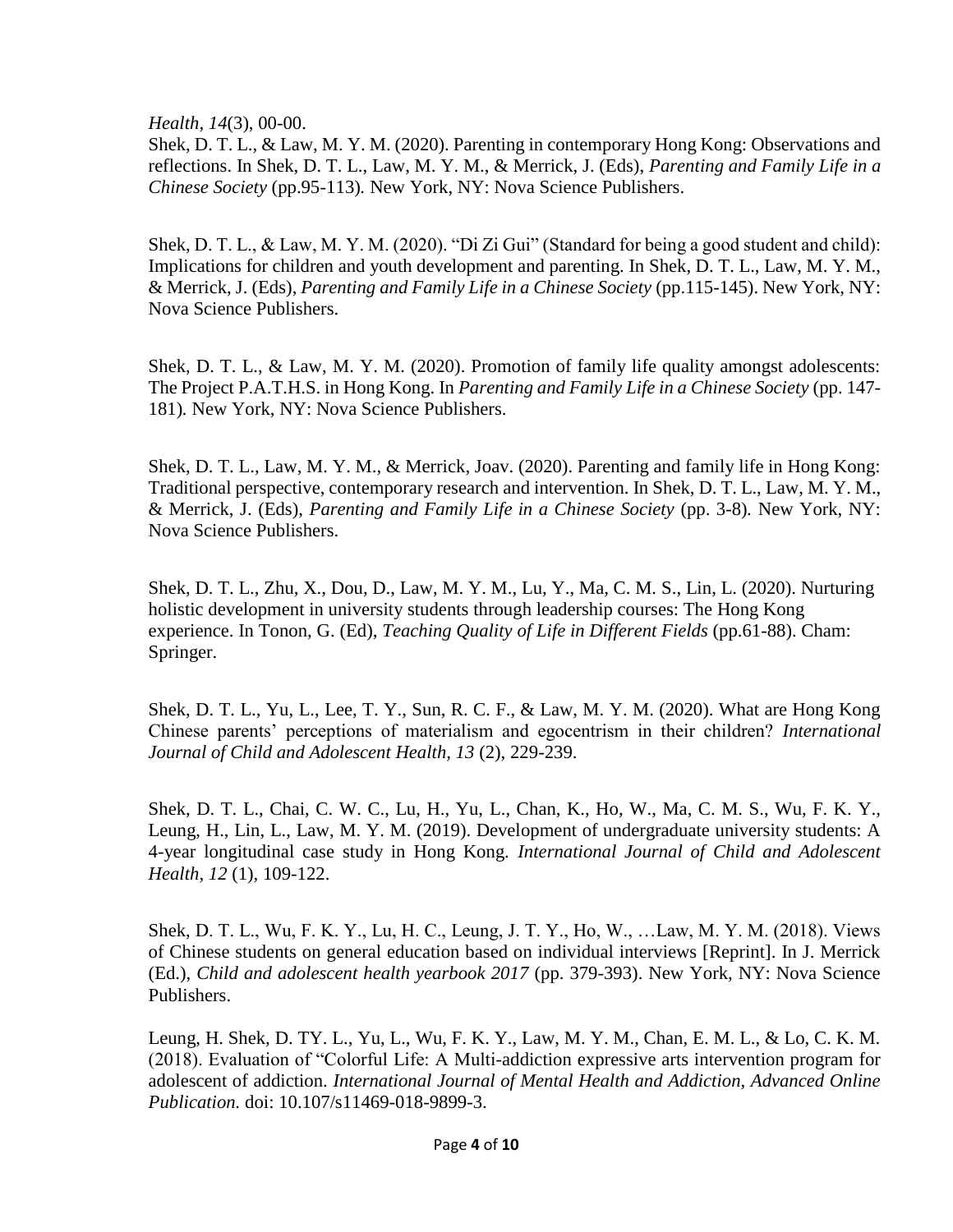Shek, D. T. L., Wu, J., & Law, M. Y. M. (2018). Subjective outcome evaluation of the Tin Ka Ping P. A. T. H. S. Project: Views of senior secondary school students. *International Journal of Child and Adolescent Health, 11*, 109-117.

Shek, D. T. L., Pu, E. X. P., Leung, J. T. Y., & Law, M. Y. M. (2017). Subjective outcome evaluation of the community-based P.A.T.H.S. project: Views of program implementers. International Journal of Adolescent Medicine and Health, 2017, 10, 127-137.

Shek, D. T. L., Wu, F. K. Y., Chai, C. W. Y., Ching, H., Leung, J. T. Y., Ho., W., Lin, J. L., Ma., C. M. S., Leung, H., Chan, K., & Law, M. Y. M. (2017). Views of Chinese students on general education based on individual interviews. *International Journal of Adolescent Medicine and Health, 10, 325-335.*

Shek, D. T. L., Ma, C. M S., Law, M. Y. M., & Zhao, Z. P. X. (2017). Evaluation of a community-based positive youth development program for adolescents with greater psychosocial needs: Views of the program participants. *International Journal on Disability and Human Development, 16,* 387-393. doi: <https://doi.org/10.1515/ijdhd-2017-7007>

Ma, C. M. S., Shek, D. T. L., Law, M. Y. M., & Law, J. W. L. (2017). What we learned from the insiders: Evaluation of a community-based positive youth development program. In Shek, D. T. L., Leung, J. T. Y., Lee, T. Y., Merrick, J. (Eds), *Psychosocial Needs: Success in Life and Career Planning* (pp. 9-27). Nova Science Publishers, Inc.

Ma, C. M. S., Shek, D. T. L., & Law, M. Y. M. (2017). Promotion of positive youth development through a horticultural therapy program. In Shek, D. T. L., Leung, J. T. Y., Lee, T. Y., Merrick, J. (Eds), *Psychosocial Needs: Success in Life and Career Planning* (pp. 29-45). Nova Science Publishers, Inc.

Shek, D. T. L., Leung, J. T. Y., Law, M. Y. M., & Chan, K. S. Y. (2016). Perceived effectiveness and satisfaction of a community-based positive youth development program: Findings based on high school students. *International Journal on Disability and Human Development, 16,* 367-375.

Shek, D. T. L., Liang, J. Q., & Law, M. Y. M. (2016). Subjective outcome evaluation of a university subject on leadership and intrapersonal development. *International Journal on Disability and Human Development, 15*, 231-239.

Shek, D. T. L., Ng, C. S. M., & Law, M. Y. M. (2016). Studies on adolescent egocentrism in Hong Kong: A review. *International Journal of Adolescent Medicine and Health,9*, 469-477. Shek, D. T. L., Ng, C. S. M., & Law, M. Y. M. (2016). Positive youth development programs for adolescents with greater psychosocial needs: Evaluation based on program implementers.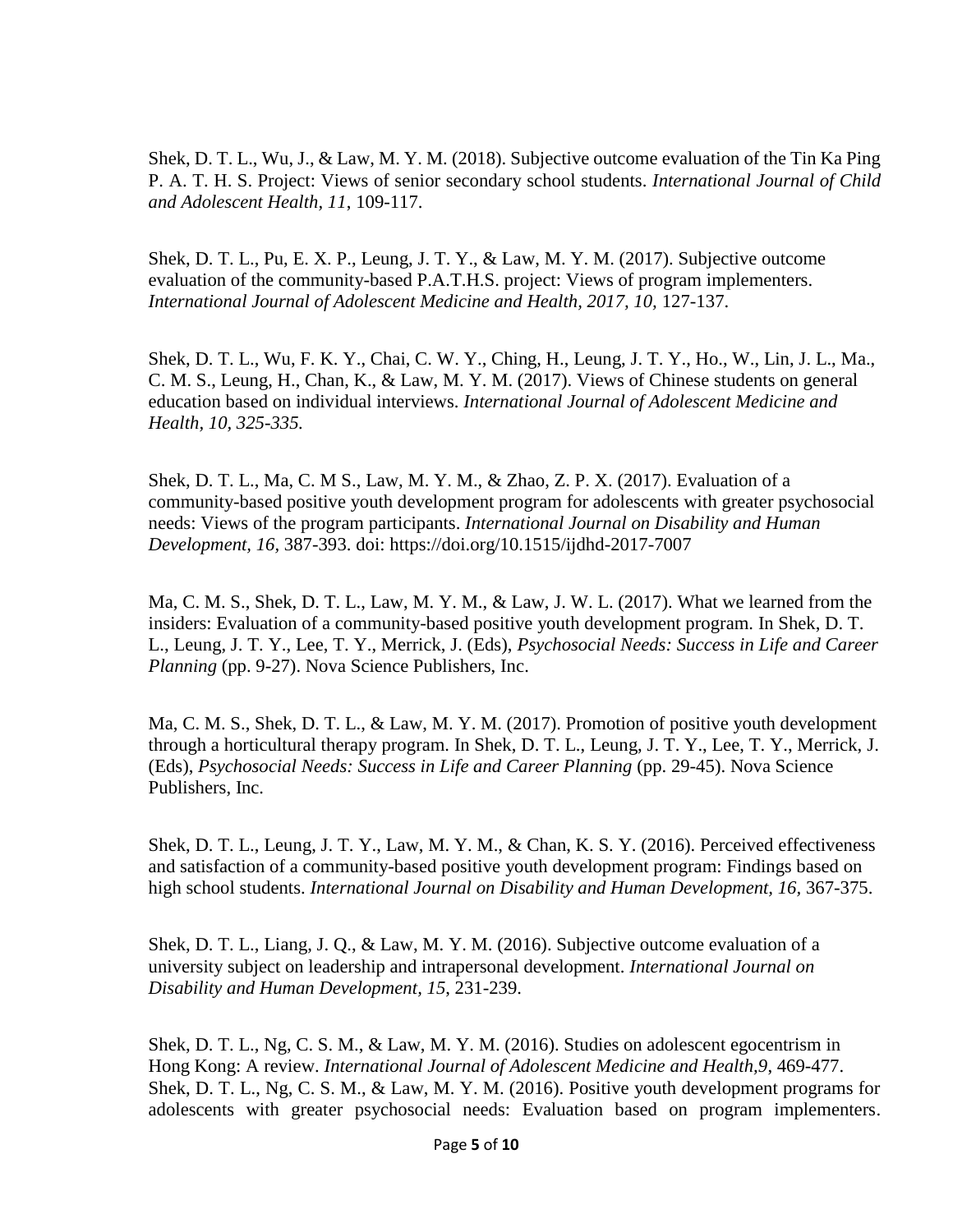*International Journal of Adolescent Medicine and Health, 29, 33-39.* doi: 10.1515/ijamh-2017- 3005

Shek, D. T. L., Ng, C. S. M., & Law, M. Y. M. (2016). Evaluation of programs for adolescents with greater psychological needs, Community-based P.A.T.H.S. Project in Hong Kong. *International Journal of Adolescent Medicine and Health, 29,*23-31. doi: 10.1515/ijamh-2017- 3004

Shek, D. T. L., Ng, C. S. M., & Law, M. Y. M. (2016). Community-based positive youth development program in Hong Kong: Views of the program implementers. *International Journal of Adolescent Medicine and Health, 29,* 15-21. doi: 10.1515/ijamh-2017-3003

Shek, D. T. L., & Law, M. Y. M. (2016). Dimensionality of the Chinese Parent-Child Subsystem Quality Scale: Confirmatory factor analyses*. International Journal on Disability and Human Development, 9*, 207-215. URL: http://web.b.ebscohost.com/

Leung, H., Ma, C. M. S., Shek, D. T. L., & Law, M. Y. M. (2016). Nurturing service leaders through service learning for university students. *International Journal of Child and Adolescent Health*, *9*, 211-221. URL: [http://ira.lib.polyu.edu.hk/bitstream/10397/64556/1/Leung\\_Nurturing\\_Service\\_Leaders.pdf](http://ira.lib.polyu.edu.hk/bitstream/10397/64556/1/Leung_Nurturing_Service_Leaders.pdf)

Shek, D. T. L., & Law, M. Y. M. (2016). Behavioral control, psychological control and parentchild relationship. In Merrick, J. (Ed.), *Adolescence and health: Some international perspectives* (pp. 171-183). Nova Science Publishers, Inc.

Shek, D. T. L., & Law, M. Y. M., & Liang, J. (2016). Bonding and Internet addiction in Hong Kong. In Merrick, J. (Ed.), *Adolescence and health: Some international perspectives* (pp. 73-84). Nova Science Publishers, Inc.

Shek, D. T. L., Ma, C. M. S., & Law, M. Y. M. (2016). The view of the students in evaluation of a school-based positive youth development program. In Merrick, J. (Ed.), *Adolescence and health: Some international perspectives* (pp. 117-137). Nova Science Publishers, Inc.

Shek, D. T. L., Leung, J. T. Y., & Law, M. Y. M. (2016). How do program implementers view positive youth development project? In Merrick, J. (Ed.), *Adolescence and health: Some international perspectives* (pp. 137-150). Nova Science Publishers, Inc.

Shek, D. T. L., Ma, C. M. S., Lin, J. L., & Law, M. Y. M. (2016). Programs for adolescents with greater psychological needs. In Merrick, J. (Ed.), *Adolescence and health: Some international perspectives* (pp. 151-169). Nova Science Publishers, Inc. Shek, D. T. L., & Law, M. Y. M. (2015). Assessment of parent-child subsystem qualities in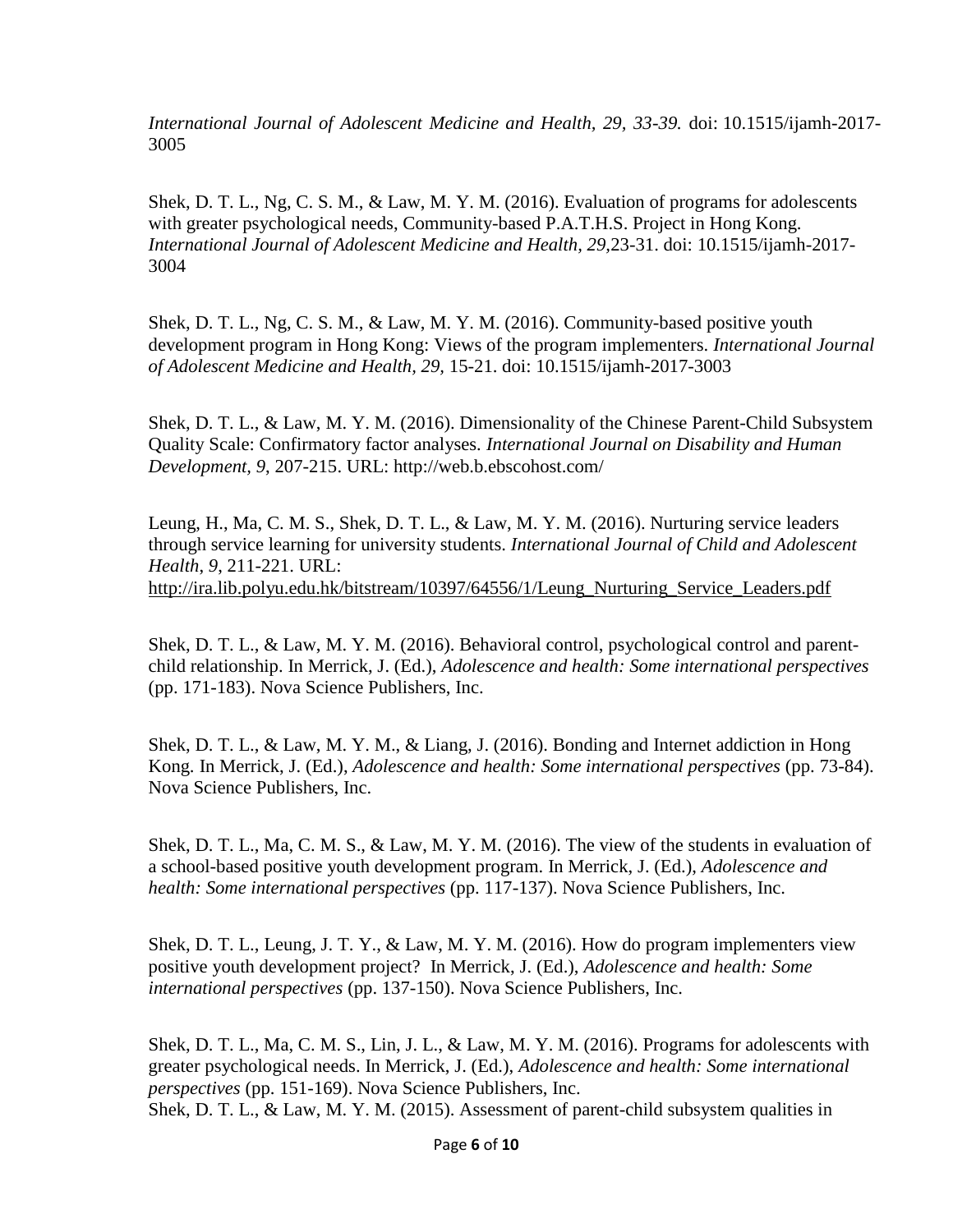Chinese adolescents: Behavioral control, psychological control and parent-child relational qualities. *International Journal on Disability and Human Development, 8*, 207-217. URL: https://search.proquest.com/docview/1706179909?accountid=16210

Shek, D. T. L., Law, M. Y. M., & Liu, T. T. (2015). Focus group evaluation of a service leadership subject in Hong Kong. *International Journal of Disability and Human Development, 14*, 371-376. doi:<https://doi.org/10.1515/ijdhd-2015-0458>

Shek, D. T. L., Sun, R. C. F., Lu, Y., Ma, C. M. S., Siu, A. M. H., Leung, H., & Law, M. Y. M. (2015). Service leadership education and research at The Hong Kong Polytechnic University of Hong Kong (PolyU): An overview. In D. T. L. Shek, & Chung, P. (Eds.), *Promoting service leadership qualities in University students: The case in Hong Kong. Quality of Life in Asia, 6* (pp. 117-133). Springer.

Merrick, J., Shek, D. T. L., & Law, M. Y. M. (2014). Positive youth development: Theory and application. Special Issue《儿童青少年与家庭社会工作评论第二辑》, (pp. 3-9), 華東理工大 學出版社. (Published in Chinese).

Omar, H., Shek, D. T. L., & Law, M. Y. M. (2014). Understanding Adolescents: Problems and intervention. Special Issue 《儿童青少年与家庭社会工作评论第二辑》, (pp. 10-17), 華東理 工大學出版社. (Published in Chinese).

Shek, D. T. L., & Law, M. Y. M. (2014). Evaluation of a subject on leadership and intrapersonal development: Views of the students based on qualitative evaluation. *International journal on disability and human development,13*, 435-441. doi:<https://doi.org/10.1515/ijdhd-2014-0339> Shek, D. T. L., & Law, M. Y. M. (2014). Evaluation of the Project P.A.T.H.S. Based on the client satisfaction approach: View of students. *Journal of Pediatric & Adolescent Gynecology 27*, S2- S9. doi: https://doi.org/10.1016/j.jpag.2014.02.006

Shek, D. T. L., & Law, M. Y. M. (2014). Parental behavioral control, parental psychological control and parent-child relational qualities: relationships to Chinese adolescent risk behavior. In D. T. L. Shek, R. C. F. Sun, & Ma, C. M. S. (Eds.), *Chinese Adolescents in Hong Kong: Family Life, Psychological Well-being and Risk Behavior. Quality of Life in Asia, 5* (pp. 51-69). Springer.

Shek, D. T. L., & Law, M. Y. M. (2014). Family factors and Internet addiction among junior secondary school students in Hong Kong. Special Issue《儿童青少年与家庭社会工作评论第二 辑》, (pp. 140-162), 華東理工大學出版社. (Published in Chinese).

Shek, D. T. L., Liu, T. T., & Law, M. Y. M. (2014). Process evaluation of a pilot subject on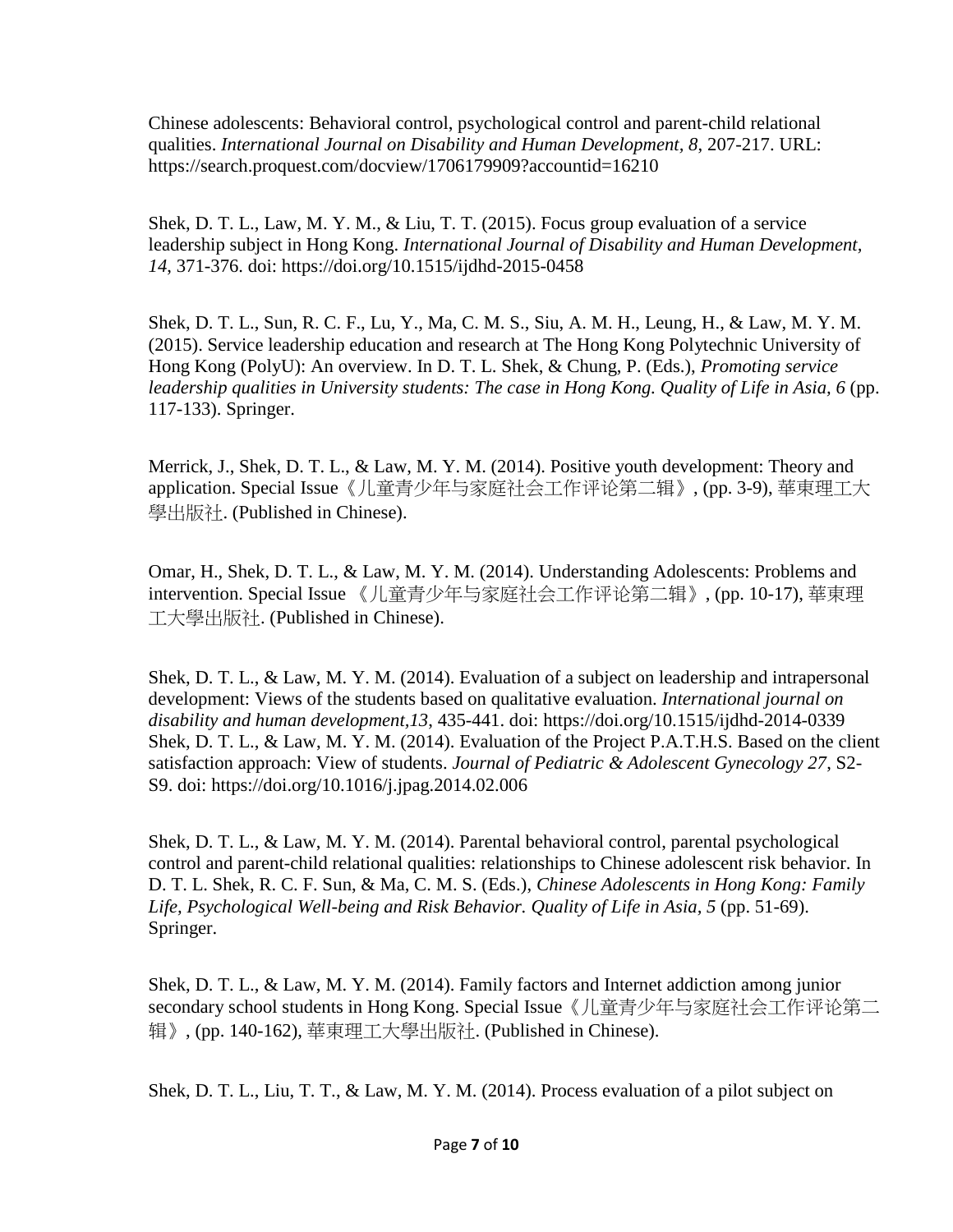service leadership for university students in Hong Kong**.** *International Journal on Disability and Human Development, 13,* 531-540. doi: <https://doi.org/10.1515/ijdhd-2014-0351>

Shek, D. T. L., Liu, T. T., & Law, M. Y. M. (2014). Service leadership education for university students in Hong Kong: Qualitative evaluation. *International Journal on Disability and Human Development,13*, 523-529. doi:<https://doi.org/10.1515/ijdhd-2014-0350>

Shek, D. T. L., Wu, F. K. Y., & Law, M. Y. M. (2014). Perceptions of a University subject on leadership and intra-personal development: Reflections of the scholarship recipients. *International journal on disability and human development, 13*, 443-450*.* doi: <https://doi.org/10.1515/ijdhd-2014-0340>

Shek, D. T. L., Wong, T. K. Y., & Law, M. Y. M. (2014). Bonding and Internet addiction in adolescent boys and girls in Hong Kong. *International Journal of Adolescent Medicine and Health, 7*, 219-228. URL: https://search.proquest.com/openview/2e6f56580fade476401752395b8ac9c9/1?pqorigsite=gscholar&cbl=2034872

Shek, D. T. L., & Law, M. Y. M. (2013). Implementation of the extension phase of the project P.A.T.H.S. in Hong Kong: Observations based on the Co-Walker Scheme. *International Journal of Adolescent Medicine and Health, 25*, 459-466*.* doi:<https://doi.org/10.1515/ijamh-2013-0044>

Shek, D. T. L., & Law, M. Y. M. (2013). Factors influencing the quality of implementation of a positive youth development program in Hong Kong. *International Journal of Adolescent Medicine and Health,25,* 363-372*.* doi: [10.1515/ijamh-2013-0034](http://dx.doi.org/10.1515/ijamh-2013-0034)

Shek, D. T. L., Sun, R. C. F., Yuen, W. W. H., Chui, Y. H., Dorcas A., Ma C. M. S., Lu Y., Chak, Y. L. Y., Law M. Y. M., Chung Y. Y. H., & Tsui, P. F. (2013). Second Piloting of a Leadership and Intrapersonal Development Subject at The Hong Kong Polytechnic University*. International Journal on Disability and Human Development, 12, 107–114. doi: 10.1515/ijdhd-2013-0007*

#### **Conference Papers**

- Law, M. Y. M. (2020). *Strategies to improve school social work service: A qualitative study.* At the International Conference on Discovery and Innovation in Social Work and Fieldwork Education. June 19, 2020, Hong Kong, China (Oral Presentation).
- Law, M. Y. M., & Shek, D. T. L. (2018). Evaluation of the Tin Ka Ping P.A.T.H.S. Project in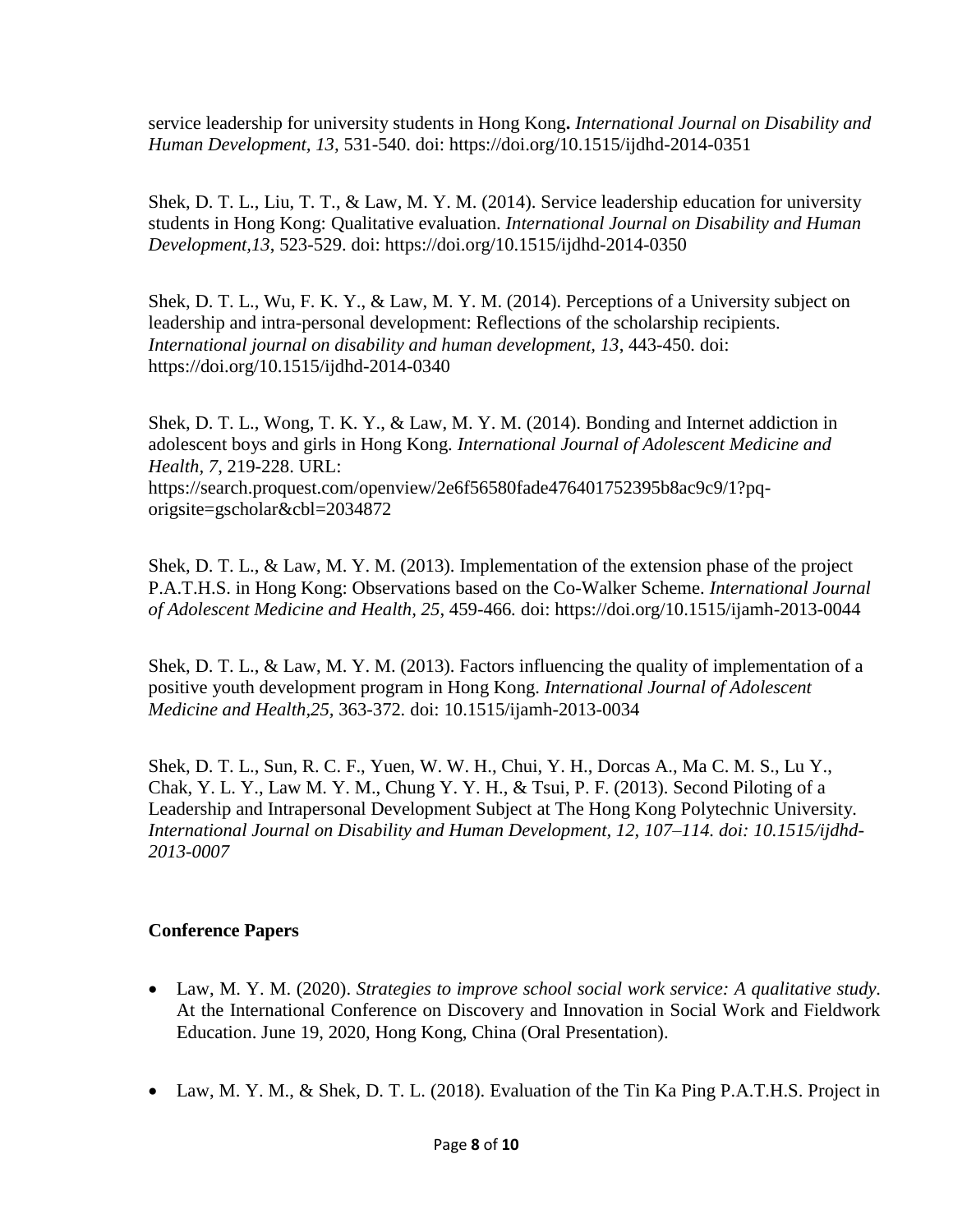China: Views of the program implementers. At the  $16<sup>th</sup>$  Annual Meeting, International Society for Quality-Of-Life Studies. Promotion of Quality of Life in the Changing World. June 14-16, 2018, Hong Kong, China (Oral Presentation).

- Shek, D. T. L., Lee, T. Y., Leung, J. T. Y., Wu, F. K. Y., Lin, L., Zhu, X., & Law, M. Y. M. (2018, June). *Development of a positive youth development program in China: The Tin Ka Ping P. A. T. H. S. Project*. Paper presented at the 16th International Society for Quality-of-Life Studies Annual Conference – "Promotion of Quality of Life in the Changing World", The Hong Kong Polytechnic University, Hong Kong.
- Law, M. Y. M., & Shek, D. T. L. (2016). Family processes and Internet addiction in Chinese adolescents in Hong Kong. At the International Conference on Building a Better Future for Young People: The Role of Positive Youth Development, Family and Community. May 12-13, 2016, Hong Kong, China (Oral Presentation).
- Law, M. Y. M., & Wu, F. K.Y., & Shek, D. T. L. A multi-addiction prevention program for primary school students in Hong Kong: Primary six curriculum and evaluation. At The 4th Asian Pacific Problem Gambling and Addiction Conference 2015. May 8-9, 2015, Hong Kong, China (Oral Presentation).
- Leung, H., Ma, M. S. M., Shek, D. T. L., & Law, M. Y. M. Nurturing service leaders through service learning for university students. At The Second University Social Responsibility Summit cum Inaugural International Service-Learning Conference. November 20, 2014, Hong Kong, China. (Oral Presentation)
- Law, M. Y. M. Law, & Shek, D. T. L. Family Factors and Internet Addiction among Junior Secondary School Students in Hong Kong. At International Conference on Positive Youth Development and the Tin Ka Ping P.A.T.H.S. Project. June 11-12, 2014, Shanghai, China. (Oral Presentation)
- Law, M. Y. M. Law, & Shek, D. T. L. Paternal and maternal influences on sexual behavior and intention to engage in sexual behavior in junior high school students in Hong Kong, China. At Northern American Society for Pediatric and Adolescent Gynecology, 28th Annual Clinical and Research Meeting. April 24-26, 2014, Philadelphia, U.S. (Poster Presentation)
- Shek, D. T. L., & Law, M. Y. M. Law. Development of a non-credit bearing Service Leadership program for university students in Hong Kong: Some initial experience. At Service Leadership Roundtable, March 22, 2013, Hong Kong.